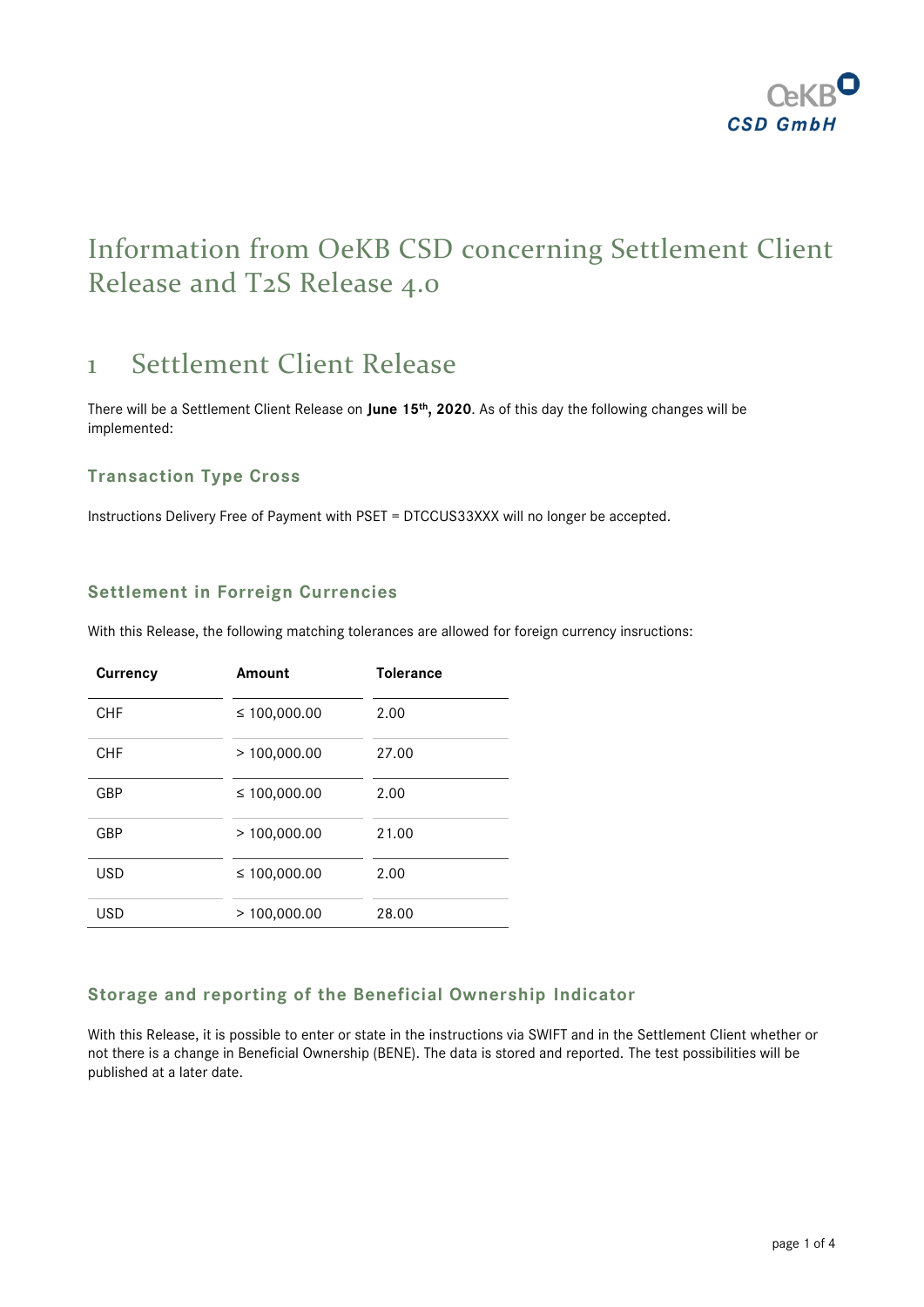

### **SWIFT:**

The indicator will be transferred in the following messages:

- **settlement instructions MT540 MT543**
- **settlement allegement MT578**
- settlement status and processing advice MT548
- settlement confirmations MT544 MT547
- **statement of transactions MT536**

More details can be found in *[> Annex 18 User Manual Settlement](https://www.oekb-csd.at/en/dam/jcr:1f87b5a6-2399-464a-a2f1-471745dc9762/Annex-18-User-Manual-Settlement-SWIFT-ISO-15022.pdf) SWIFT ISO15022*.

#### **Settlement Client:**

In the Settlement Client, the new field "Beneficial Ownership" is available in the following masks:

- Create Settlement Instructions: section Additional Information
- **Search Settlement Instructions**
- **Settlement Instructions Details**
- new column "Beneficial Ownership" in extended view of the search result and in the excel download
- **Search Allegements**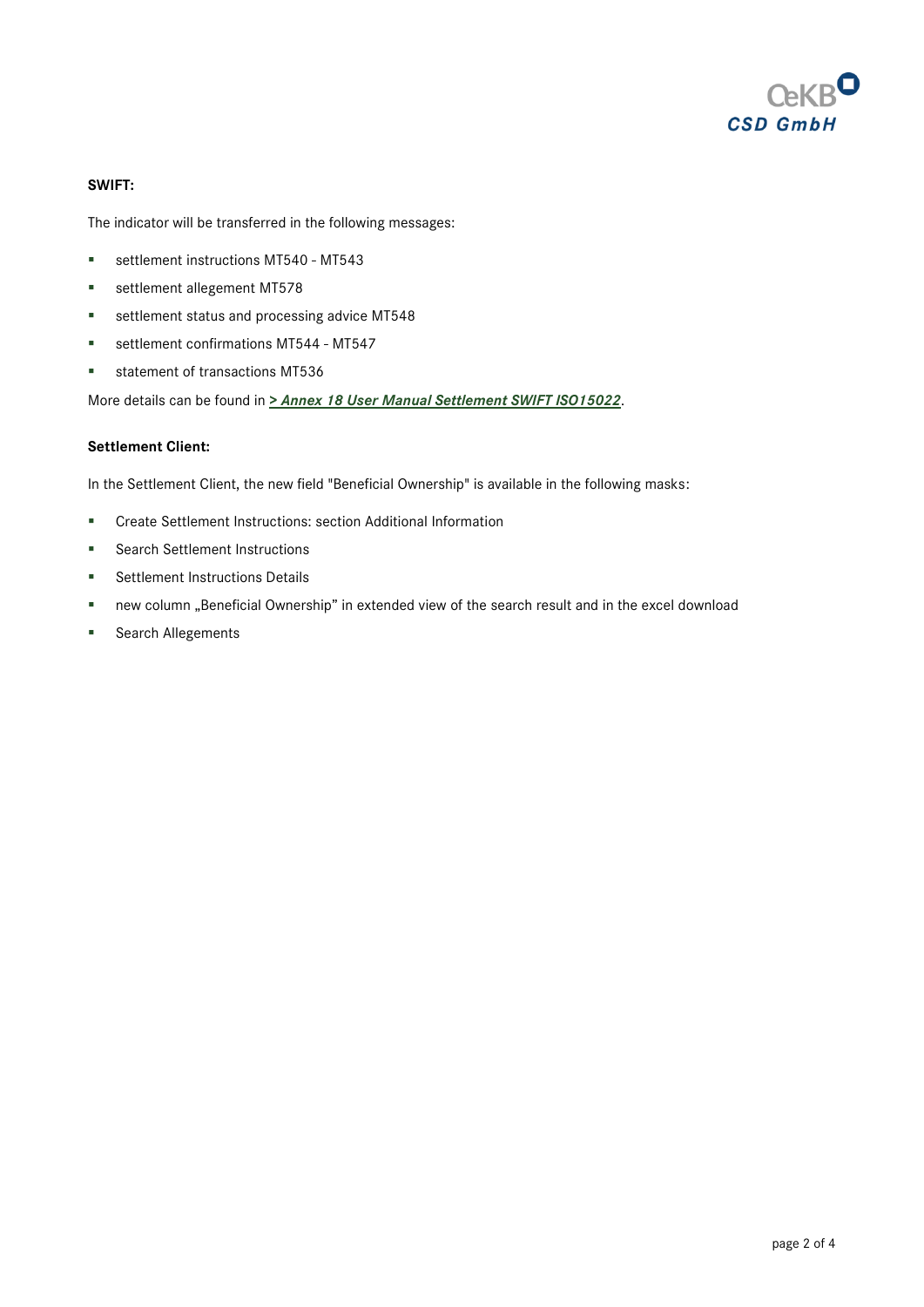

# 2 T2S Release 4.0

This document contains the dates and the change requests for the upcoming T2S Release 4.0.

### **Dates and Change Requests**

| No. | <b>Change Request</b>                                                                                                   | Impacted<br><b>Clients</b> | <b>Delivery</b><br>date T2S<br>Pre-<br><b>Production</b> | <b>Delivery</b><br>date T2S<br><b>Production</b> |
|-----|-------------------------------------------------------------------------------------------------------------------------|----------------------------|----------------------------------------------------------|--------------------------------------------------|
| 671 | Storage and reporting of the Beneficial Ownership<br>indicator for Settlement Instructions in T2S.                      | ICP/DCP                    | 03.04.2020                                               | 15.06.2020                                       |
| 668 | Provide the T2S reference of the linked instructions<br>preventing settlement                                           | <b>DCP</b>                 | 03.04.2020                                               | 15.06.2020                                       |
| 689 | New process to maximise settlement of transaction at DvP<br>cut-off                                                     | ICP/DCP                    | 03.04.2020                                               | 15.06.2020                                       |
| 658 | T2S should allow and process already matched instructions<br>with deviating settlement parameters on DELI and RECE legs | ICP/DCP                    | 03.04.2020                                               | 15.06.2020                                       |

### **CR 671 - Storage and reporting of the Beneficial Ownership indicator for Settlement Instructions in T2S.**

Portfolio transfers from bank A to bank B must provide the information whether there is a change of beneficial ownership or not. This is against the background of MIFIR regulation

- The change of the ownership must be reported within one business day whereas account transfers without change of beneficial ownership must not be reported
- When the "Beneficial Ownership flag" is set in a sese.023, T2S will report the information in the following outbound messages:
	- o Allegements (sese.028)
	- o Status Advise (sese.024)
	- o Settlement Confirmation (sese.025)
	- o Securities Transaction Report (semt.017)
	- o Securities Transaction Allegement Report (semt.019)
	- o Securities Transaction Query Response (semt.027)

Link: *[https://www.ecb.europa.eu/paym/target/t2s/governance/pdf/crg/ecb.targetseccrg171103\\_T2S-0671-](https://www.ecb.europa.eu/paym/target/t2s/governance/pdf/crg/ecb.targetseccrg171103_T2S-0671-SYS.en.pdf) [SYS.en.pdf](https://www.ecb.europa.eu/paym/target/t2s/governance/pdf/crg/ecb.targetseccrg171103_T2S-0671-SYS.en.pdf)*